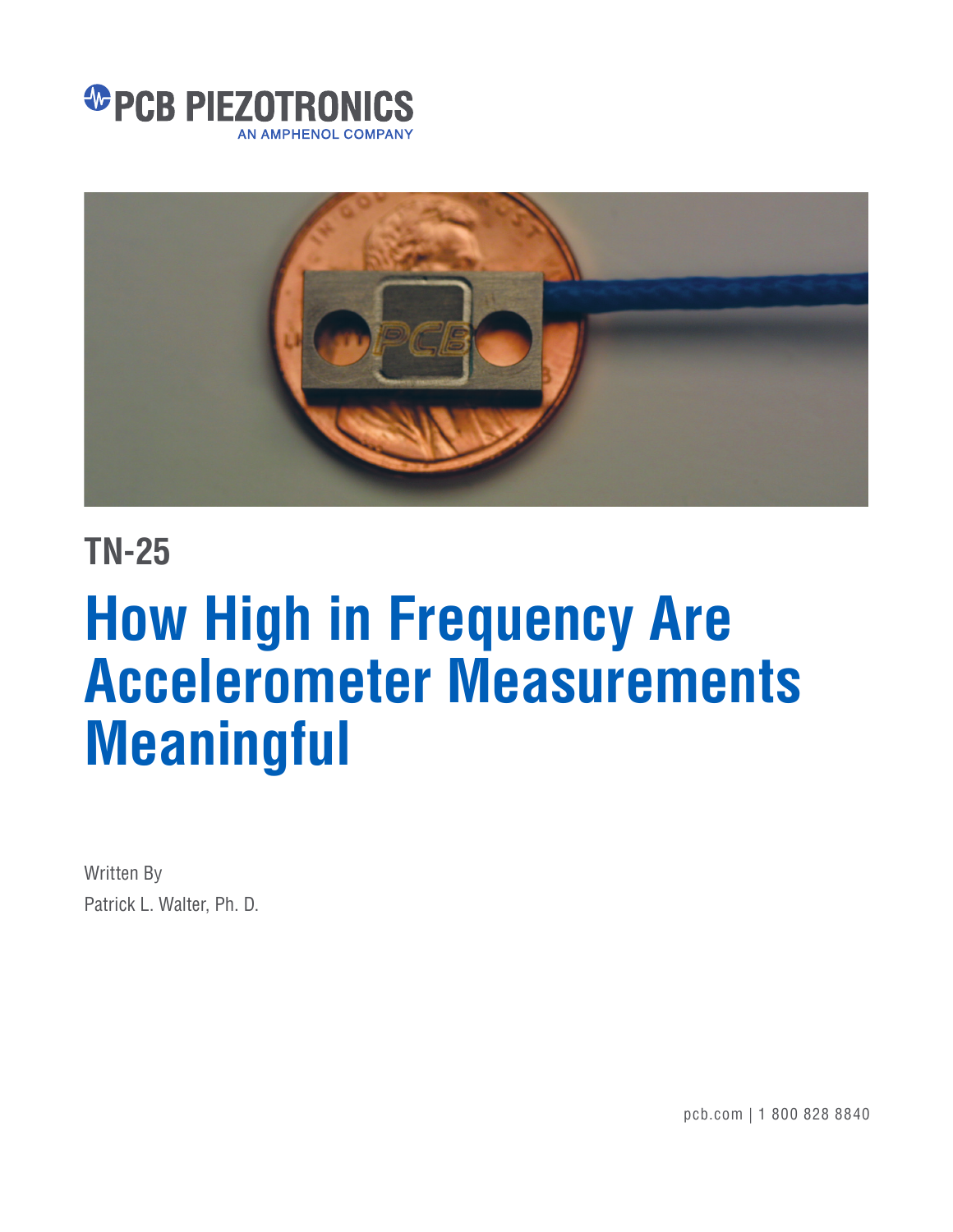### **How High in Frequency Are Accelerometer Measurements Meaningful Patrick L. Walter, Ph. D.**

#### **Senior Measurement Specialist, PCB Piezotronics, Inc. Depew, NY 14043**

Almost all piezoelectric accelerometers in the current market place have a fundamental sensor resonance below 100 KHz. In 1983 Endevco Corporation designed a series of MEMS (Micro Electro-Mechanical Systems) accelerometers [1]. These silicon-based piezoresistive accelerometers enabled sensor resonances of 100s of KHz to above 1 MHz. The original intent of this design (Model 7270) was to create an accelerometer with a resonant frequency high enough that it would not be excited in metal-to-metal impact or explosive environments. These types of environments are generally described by the term pyrotechnic shock (pyroshock). Unfortunately, in spite of the advantage provided by the high resonant frequencies of these accelerometers, the extremely low intrinsic damping of silicon acts as a counterbalance. The result of this low damping is often over-ranging and breakage of the accelerometers when they are subjected to pyroshock [1]. In order to support the development of a series of more robust MEMS accelerometers, this paper answers the question: How high in frequency response are accelerometer measurements meaningful?

#### **Introduction**

In 2008, a new MEMS shock accelerometer (PCB Piezotronics Model 3991) was designed and introduced into the market place. While this accelerometer has the same foot print as the Endevco 7270, its most significant differences are its contained damping (~ 0.05 of critical viscous, Q=10) and over-range stops [2]. The goal of the damping is to reduce the "Q" of the sensor at its resonant frequency. This lowered "Q" should lessen the fragility and associated over-range issues associated with MEMS accelerometers in high frequency (e. g., pyroshock) environments. To enable damping to be achieved, the compliance of the sensing element of the Model 3991 had to be increased (i. e., its stiffness had to be decreased). This initiated the discussion, which is the subject of this paper: How high in frequency are accelerometer measurements meaningful? The author contributed to this discussion by opining that 20 KHz was a realistic upper limit. This paper provides the basis for this opinion.

Actually, the author had encountered this discussion twice before. In the early 1970s, at a Transducer Workshop sponsored by the DoD National Test Ranges, a need was expressed for accelerometers capable of measuring to 100 KHz to support shock wave physics experiments. At that time, no accelerometer capable of this measurement could even be

#### **Professor of Engineering, Texas Christian University Fort Worth, TX 76129**

conceptualized. In 1976, at Sandia National Laboratories, the request for an extremely high frequency acceleration measurement was again presented to the author. The goal was to characterize the structural input to hypersonic vehicles flying through rain storms. This input was theorized to have a power spectral density (PSD) surpassing 50 KHz in frequency content. The author performed several calculations that discouraged any attempt at measurements to support a test series.

In the ensuing years, several standards have evolved to define and support pyrotechnic shock testing [3]. These include: (1) IEST-RP-DTE032.1, Pyroshock Testing Techniques (being reviewed and updated), (2) MIL-STD-810F, Method 517 (changes currently being proposed), and (3) NASA HDBK-7003. In these standards are definitions for near field pyroshock. Respectively, in terms of amplitude and frequency content, these definitions are:

IEST-RP-DTE032.1: no magnitude specified, > 10,000 Hz in frequency content,

MIL-STD-810F:  $> 5,000$  G in magnitude,  $> 100,000$  Hz in frequency content, and

NASA HDBK-7003: > 5,000 G in magnitude, > 100,000 Hz in frequency content.

These definitions might imply that frequencies much higher than 10,000 Hz can and should be measured by surface mounted accelerometers. This implication would be incorrect and is supported by the following four (4) arguments:

- 1. Calibration limitations in the national system of standards preclude the verification of the performance of accelerometers above 20 KHz.
- 2. Structural modeling of a unit under test (UUT) to very high frequencies typically lacks adequate predictive capabilities to correlate with experimental structural measurements.
- 3. The physical size of accelerometers tends to provide spatial averaging of the structural response of the UUT at high frequencies.
- 4. At very high frequencies, the physical presence of the accelerometer modifies the response of the structure to which it is affixed.

Each of these arguments will be investigated and individually supported.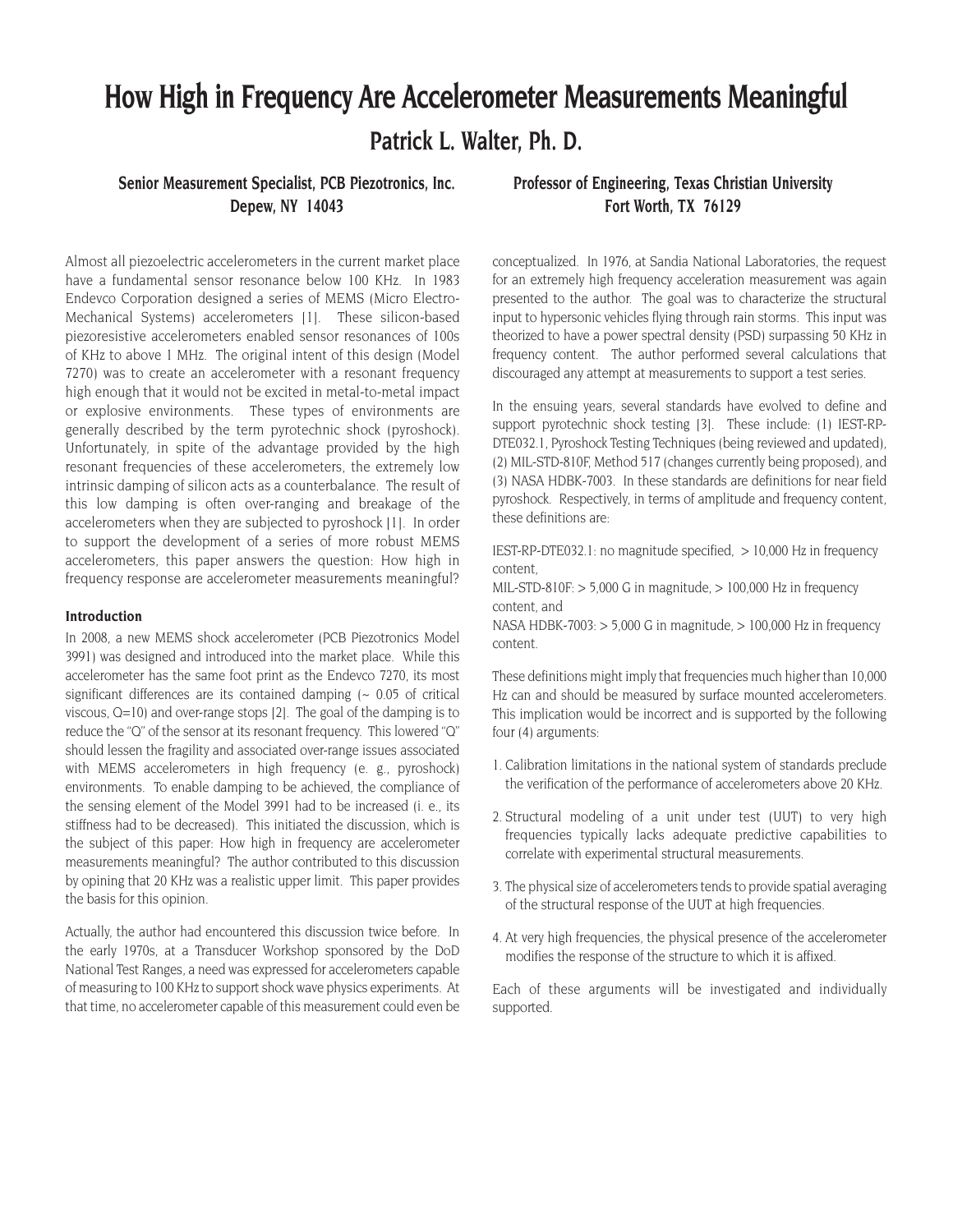Figure 1 shows a PCB Model 3991 (geometrically identical to an Endevco 7270) sitting on top of a United States one-cent piece. The coin's dimensions are 0.75 inches or 19 mm in diameter and 0.05 inches or 1.27 mm in thickness.



*FIGURE 1: PCB Model 3991 on a United States One-Cent Coin (penny)*

The resonant frequency for the first mode of vibration of the one-cent coin alone, with free edges, can be calculated to be 12,470 Hz. Its mass is approximately 2.57 grams. Envision how radically this resonant frequency would decrease due to the stiffening effect and the addition of the 1.28 gram mass of the accelerometer if it were physically attached to the coin! This observation supports the premise of this paper. That is, there is an upper frequency limit above which an accelerometer stops providing a meaningful structural response assessment of the UUT. The challenge then is to define this limit.

**Calibration Limitations:** Most developed countries have a centralized, government-supported, calibration service. For the United States of America this service is the National Institute of Standards and Technology (NIST). At NIST, the upper frequency limit of accelerometer calibration services is 20,000 Hz [4]. Specifically, this calibration is performed from 3 KHz to 20 KHz at constant displacement amplitude of 121.10 nm, which enables its accurate measurement. The resultant acceleration varies from about 4 G at 3 KHz to 200 G at 20 KHz. Measurement uncertainty is  $1 - 3$  %.

Above 20 KHz the air bearing shakers [5], typically used to provide linear motion, begin to become operationally limited. In addition, at any constant G-level, as vibration frequencies increase their associated displacements decrease, and the accuracy of laser based interferometer measurements is lessened. These interferometer measurements, along with independent frequency determinations, provide the basis for the calibration. In summary, 20 KHz represents the upper frequency limit for quantitative accelerometer calibrations both nationally and internationally.

Still focusing on the calibration issue, it should be noted that MEMS piezoresistive accelerometers typically provide between 100 and 200 mV

full-scale output. Thus, a 20,000-G accelerometer, typical of those used for pyroshock measurements, would provide signal levels between 0.02 and 0.04 mV at 4 G and between 1 and 2 mV at 200 G. These low signal levels further increase the uncertainty in the determination of the frequency-response function for an accelerometer (See Fig. 2). The red curve is the most probable response of the Model 3991 and the actual test data (blue scatter) contains uncertainty due to its low signal output. Thus, frequency-response determinations become further complicated by low signal levels from the accelerometer under test. This provides additional credibility for limiting the performance certification of accelerometers to an upper frequency of 20 KHz. Above that value, unanticipated torsional or lateral resonances internal to the accelerometer's sensing element [6], resonances in the accelerometer's case, and lead-wire attachment resonances can erroneously be interpreted as structural response of the UUT. None of these resonances would have been identified in the calibration process. Mounting anomalies can also be a further error contributor.



**Modeling Limitations at High Frequencies:** Pyroshock testing techniques first evolved in support of the aerospace community. Most UUTs associated with this community are fairly substantial in size (e.g., satellites with volumes as small as a few cubic feet up through large launch vehicles). As a byproduct, their fundamental resonant frequencies are low. However, high frequencies become of interest when assessing the response to pyroshock stimuli of smaller, contained electronics or other fragile items internal to the UUT.

Modeling the response of complex structures to high frequencies necessitates their discretization into a very large number of elements. This number of elements can be thousands, tens of thousands, or even higher. For a given structure, as the number gets larger, the element size progressively decreases. Even though the UUT may be substantial in size, the accelerometer measures the response of the element to which it is affixed. Thus, as we attempt to make an experimental correlation of structural dynamics measurements to predictive models at high frequencies, we reduce the problem to the dilemma presented in Fig 1.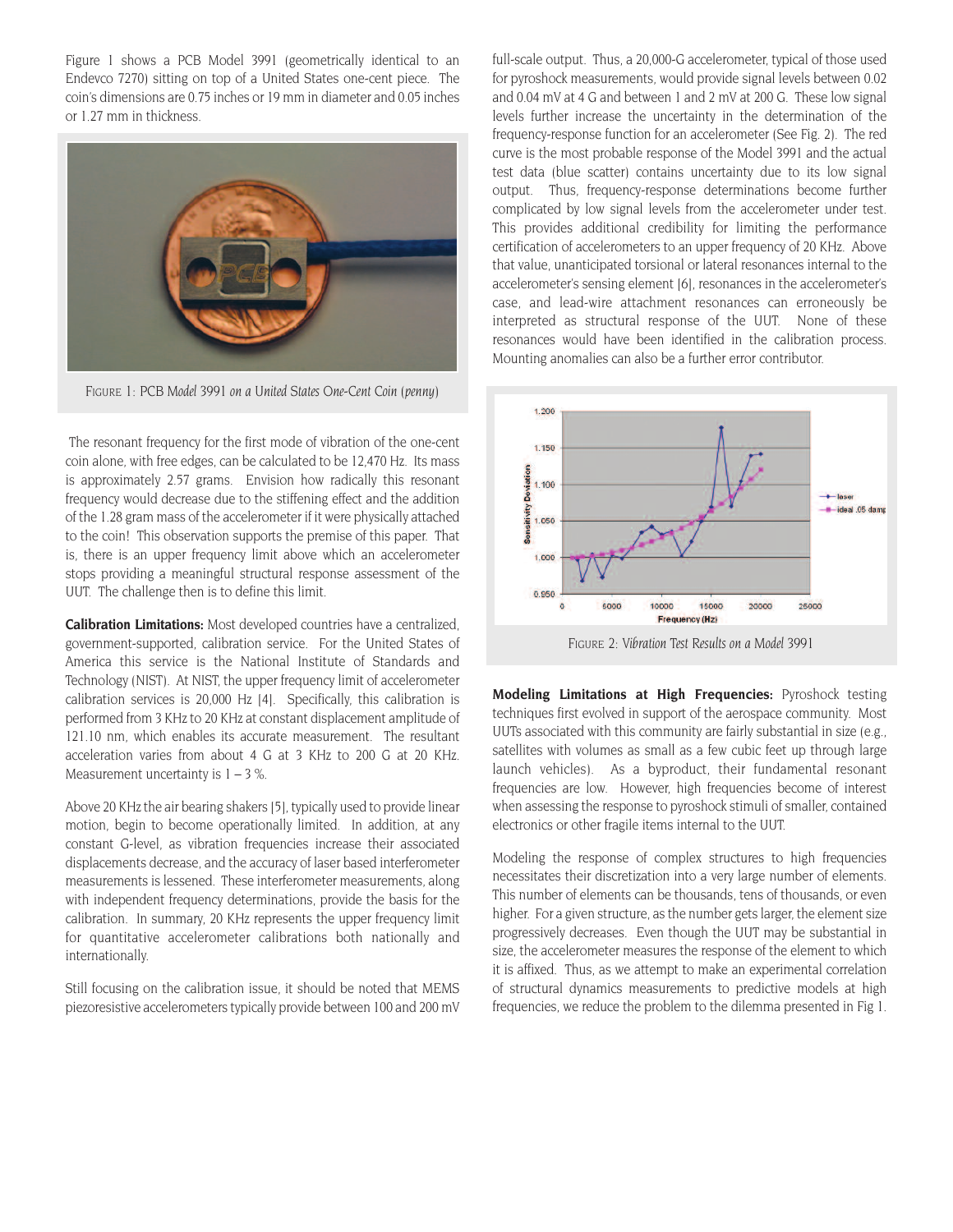One question that could be asked is: Why not include the structural characteristics of the accelerometer in the modeling? The answer is that these characteristics (particularly those of the interconnecting cable) are not well defined, and the mounting attachment can also be a variable. For example, an article in Machine Design (11/15/2002) notes that there are 75 factors that affect the tension in applying torque to a single bolt.

While this discussion of modeling limitations has not produced a definitive upper frequency limit for meaningful accelerometer measurements, it is consistent with prior discussions that such a limit must exist.

**Spatial Averaging Considerations of the Measurements:** Digital sampling of data requires at least two samples per cycle of a sine wave to preserve its frequency content. This requirement is based on the well-known Shannon theorem, and sampling that satisfies it is referred to as Nyquist sampling. However, if the goal of the measurement is to obtain an experimental peak value of a sinusoidal signal at that frequency, sampling must occur at not less than ten equally spaced intervals per cycle. This sampling density assures no more than a 5% peak error. This last requirement enables one to infer that the wavelength of any traveling elastic wave is particularly important in establishing the minimum accelerometer spatial mounting density required to define the upper frequency content of pyroshock or other high-frequency events. This wavelength must then contribute to defining an upper frequency limit for meaningful measurements.

The velocity of propagation of elastic waves traveling in a solid is defined by the Lamé constants [7]  $\lambda$  and  $\mu$ . Assuming an isotropic, unbounded solid medium, the surface of a discontinuity advances through the solid with a velocity of:

$$
\sqrt{((\lambda+2\mu)/\rho)}\tag{1}
$$

for waves of dilation and

$$
\sqrt{\mu/\rho} \tag{2}
$$

for waves of distortion. All plane waves travel with the velocities obtained in either Eqs. (1) or (2) above. A third type wave (Raleigh) also exists and propagates on the surface of a solid, elastic body. Its velocity is always between the two above, so the dilational and distortional waves will be evaluated as limiting cases. The Lamé constants are defined by the material properties E (Young's modulus) and  $\upsilon$ (Poisson's ratio). Steel (E = 30,000,000 psi,  $v = .33$ ) will be selected as a material to perform some representative calculations. Steel results in a calculated nominal velocity for the dilation wave (P-wave) of 245,000 inches/second. Its distortional wave (S-wave) has a calculated nominal velocity of 123,000 inches/second. Again, the Raleigh wave has an

intermediate velocity. Using the relationship:

$$
(wavelength) x (frequency) = velocity
$$
\n
$$
(3)
$$

we can find the corresponding wavelengths for the P and S waves in steel at 20 KHz. These calculate to be nominally 12 inches for the Pwave and 6 inches for the S-wave.

One-inch is a typical minimum spacing between accelerometers mounted on a structure. Using the just-presented requirement (in the two underlined sentences just above Eq. (1)) for 10 samples/cycle to define the peak value of a sine wave within 5%, the above wavelength values (6 and 12 inches) also indicate 20 KHz to approximate a nominal upper limit at which one should expect to acquire quantitative structural dynamics measurements with accelerometers. (Note: This observation is based on the fact that 10 samples/cycle at 1-inch intervals enable the accurate definition of a wavelength 10 inches long.)

**Modification of the Structural Response by the Accelerometer:** Mechanical impedance can be considered to be the resistance of a structure to motion. If F is the peak harmonic input force to a structure, and V is the velocity response at a point, then the mechanical impedance at a given frequency is:

$$
Z_{\text{mech}} = (F/V)e^{j\theta}.
$$
 (4)

An accelerometer can be approximated as a pure mass to approximately 80% of the fundamental resonant frequency of its seismic flexure. This is because even as the seismic flexure of the accelerometer approaches resonance, if properly designed, the much larger, rigid accelerometer case that houses the flexure will dominate its response. Thus, the mechanical impedance (Z) of an accelerometer can be calculated to be:

$$
Z_{\text{accel}} = (-\omega^2 m_{\text{accel}} A) / (j \omega A) = -j \omega m_{\text{accel}}.
$$
 (5)

Here,  $\omega$  is the angular frequency, A is the amplitude of displacement at  $\omega$ ,  $\mathbf{i} = \sqrt{\mathbf{r}^2 + \mathbf{r}^2}$  (-1), and the mass of the accelerometer is clearly identified. Note that the impedance of the accelerometer increases with frequency. Having made this observation, the mechanical impedance of an Endevco 7270 or PCB 3991 can easily be calculated. Two grams will approximate the mass of either accelerometer while also accounting for mounting screws and cable attachment. The magnitude of  $Z_{\text{accel}}$ then becomes 7.178 x 10<sup>-3</sup> pound-seconds/inch at 100 Hz and 1.436 pound-seconds/inch at 20 KHz.

It is then desired to assess the effect of  $Z_{\text{accel}}$  on the response of the structure to which it is affixed. For a linear, elastic structure subjected to a constant harmonic forcing function, the presence of an accelerometer will modify the structural motion such that:

$$
V_{final} = V_{initial} [Z_{structure}/(Z_{structure} + Z_{accel})].
$$
 (6)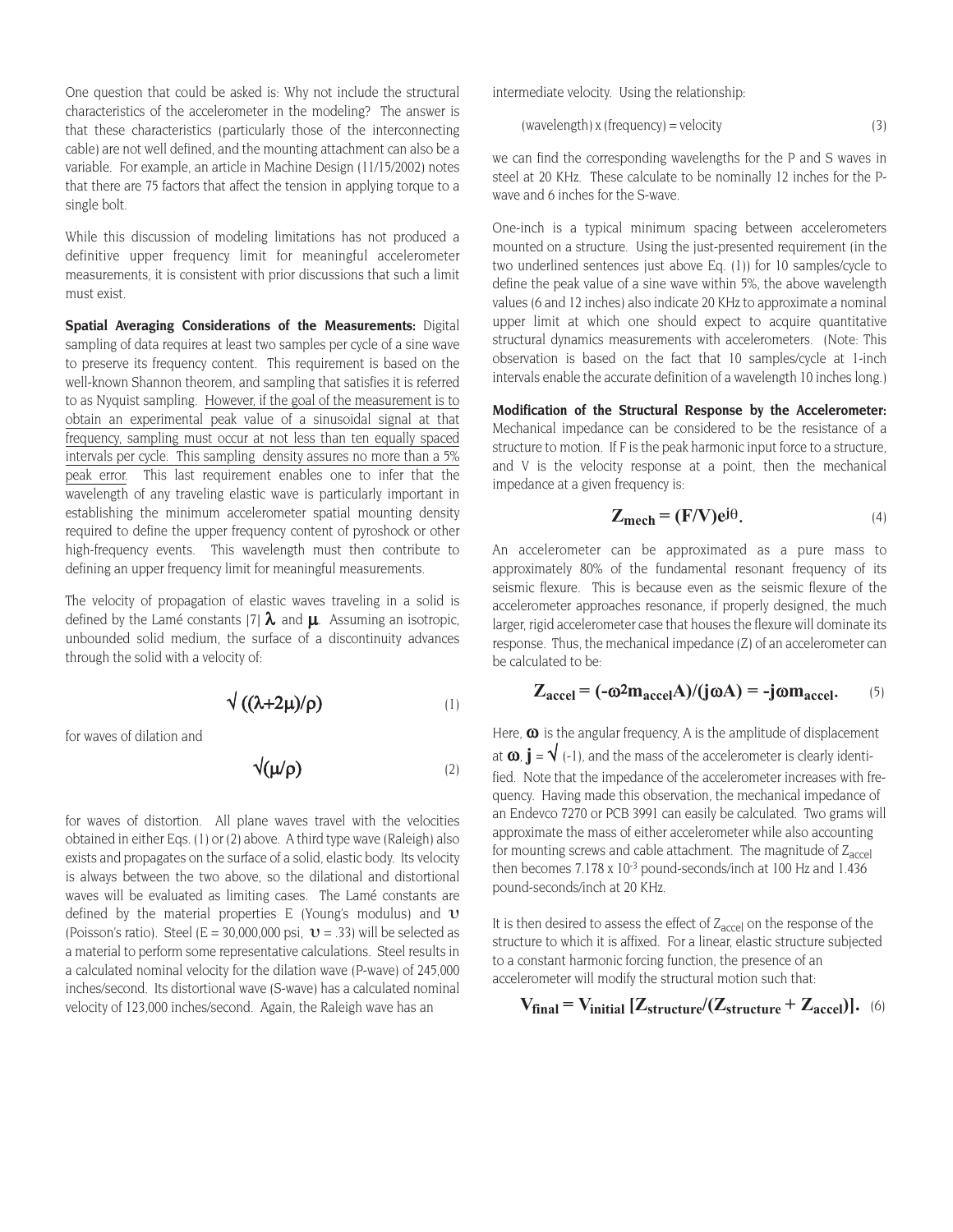For most complex structures, Z<sub>structure</sub> is undefined. Regardless, the preceding equation identifies the mechanism by which the presence of the accelerometer modifies the response of the structure.

This situation has been studied [8] for the case of an accelerometer on the end of a long, thin rod that is harmonically excited at its opposite end. This is one of the few cases where  $Z_{structure}$  can be calculated. Results are:

$$
Z_{structure} = -j(\sqrt{(E\rho)})A\sin(\omega L/\sqrt{(E/\rho)}).
$$
 (7)

In the above equation, all variables remain as defined earlier with the addition of **A** as the cross sectional area of the rod and  $\rho$  as its material density. To perform a representative calculation, consider an aluminum rod that is 9.82 inches long with a diameter of 1.00 inches. The velocity of propagation of a longitudinal wave in this rod is 196.4 x 10<sup>3</sup> inches/second. The 9.82 inch length was selected only because the propagation velocity (196.4 x  $10<sup>3</sup>$  inches/second) is a multiple of this length allowing 20 KHz to correspond to one of the resonances of the rod. For this rod length, at 20 KHz, the magnitude of its mechanical impedance can be calculated to be 33.63 pound–seconds/inch.

If we include the effect of the accelerometer on  $V_{final}/V_{initial}$  (Eq. 6), using the values we have just calculated for the accelerometer and the rod, we determine the accelerometer will modify the response of the structure by 5%. An accelerometer of larger mass (e.g. triaxial) would produce a larger degradation. While the influence of a given model of accelerometer on the response of a structure is dependent on the accelerometer's mass, its operating frequency, and the geometry and material of the structure on which it is mounted, the result of the 20 KHz calculation (just obtained) again shows consistency as an approximate upper-measurement limit.

**Conclusions:** The goal of any accelerometer measurement is to define the response of the structure to which it is affixed without disturbing the structure's motion. At high frequencies, differences between the true response of the structure and the measured response from the accelerometer will occur. These differences can be attributed to unidentified higher frequency resonances or mounting anomalies associated with the accelerometer, spatial averaging of frequencies due to the physical size of the accelerometer, and mass loading of the

structure to which the accelerometer is affixed. In addition, experimental verification of the modeling of structural response of the UUT becomes increasingly limited as finite element grid size is reduced. A series of arguments has been presented that indicate a realistic high frequency limit for quantitative acceleration measurements from surface mounted accelerometers to be approximately 20 KHz. Having been presented, this limit should result in the establishment of more realistic testing goals in general and specifically assist in evolving specifications for pyrotechnic shock (pyroshock).

#### **REFERENCES**

- 1. Walter, Patrick L. "Lessons Learned in Applying Accelerometers to Nuclear Effects Testing", *The Shock and Vibration Digest,* to be published November/December 2008, Sage Science Press.
- 2. Sill, Robert D., "Test Results and Alternate Packaging of a Damped Piezoresistive MEMS Accelerometer", May 13-15, 2008, 52nd Annual NDIA Fuze Conference, Sparks, NV.
- 3. Bateman, Vesta I., "Use pyroshock definitions as guidelines analyze your data first!", *Test,* June/July 2008, pp. 10-12.
- 4. http://ts.nist.gov/MeasurementServices/Calibrations/vibration.cfm, May 2008.
- 5. Dimoff, T., "Electrodynamic Vibration Standard with a Ceramic Moving Element", *Journal of Acoustic Society of America,* September 1966, Vol. 40 (3), pp 671-676.
- 6. Liu, Bin, *Transducers for Sound and Vibration The Finite Element Method Based Design,* June 2001, Ph.D. dissertation, Department of Manufacturing and Engineering and Management Technical University of Denmark. June 2001.
- 7. Bedford, A., Drumheller, D. S., *Introduction to Elastic Wave Propagation,* 1994, John Wiley and Sons, New York.
- 8. Walter, Patrick L., *Limitations and Corrections in Measuring Dynamic Characteristics of Structural Systems,* 1978, Ph.D. thesis, Arizona State University, pp. 121-124.